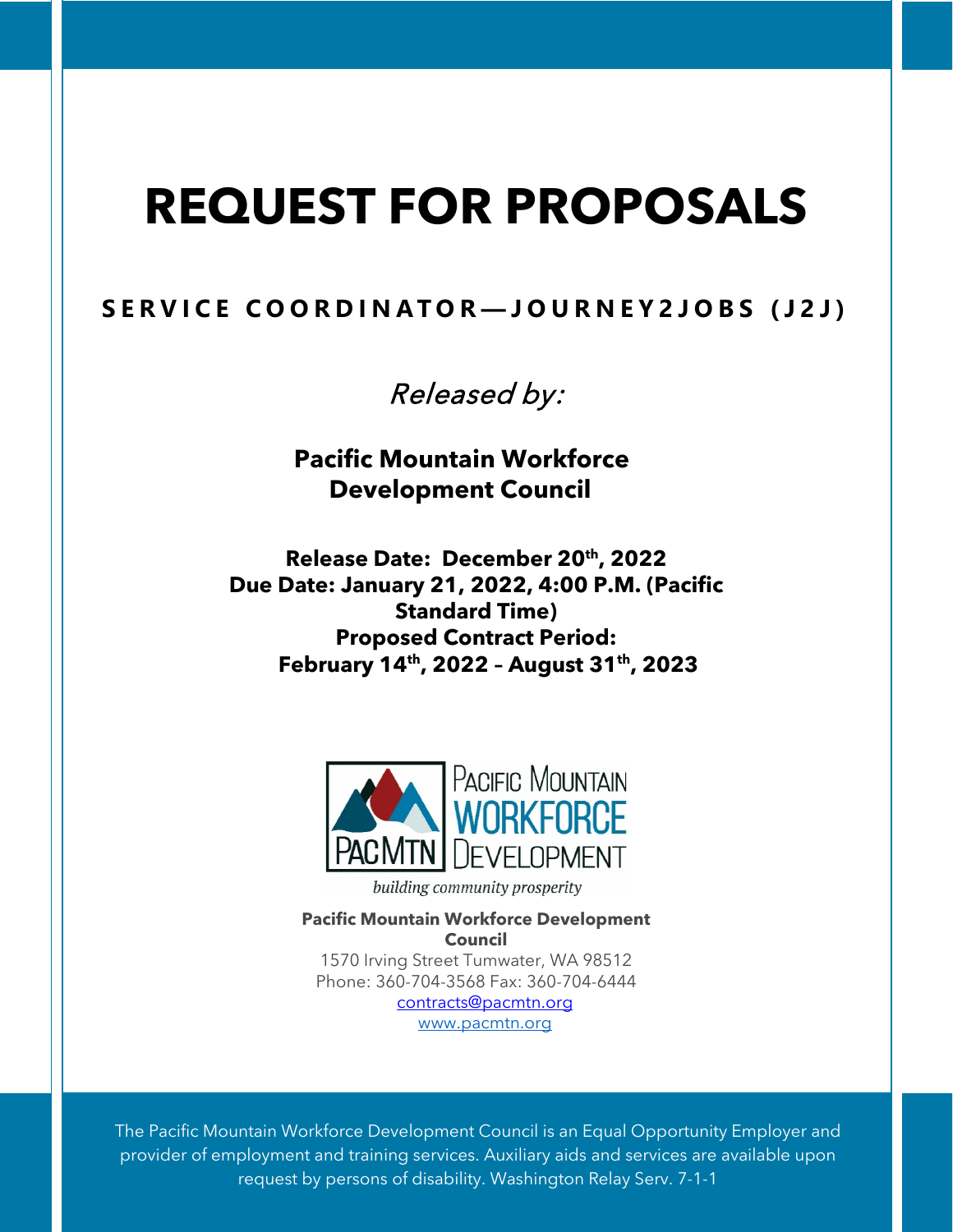# Contents

<span id="page-1-0"></span>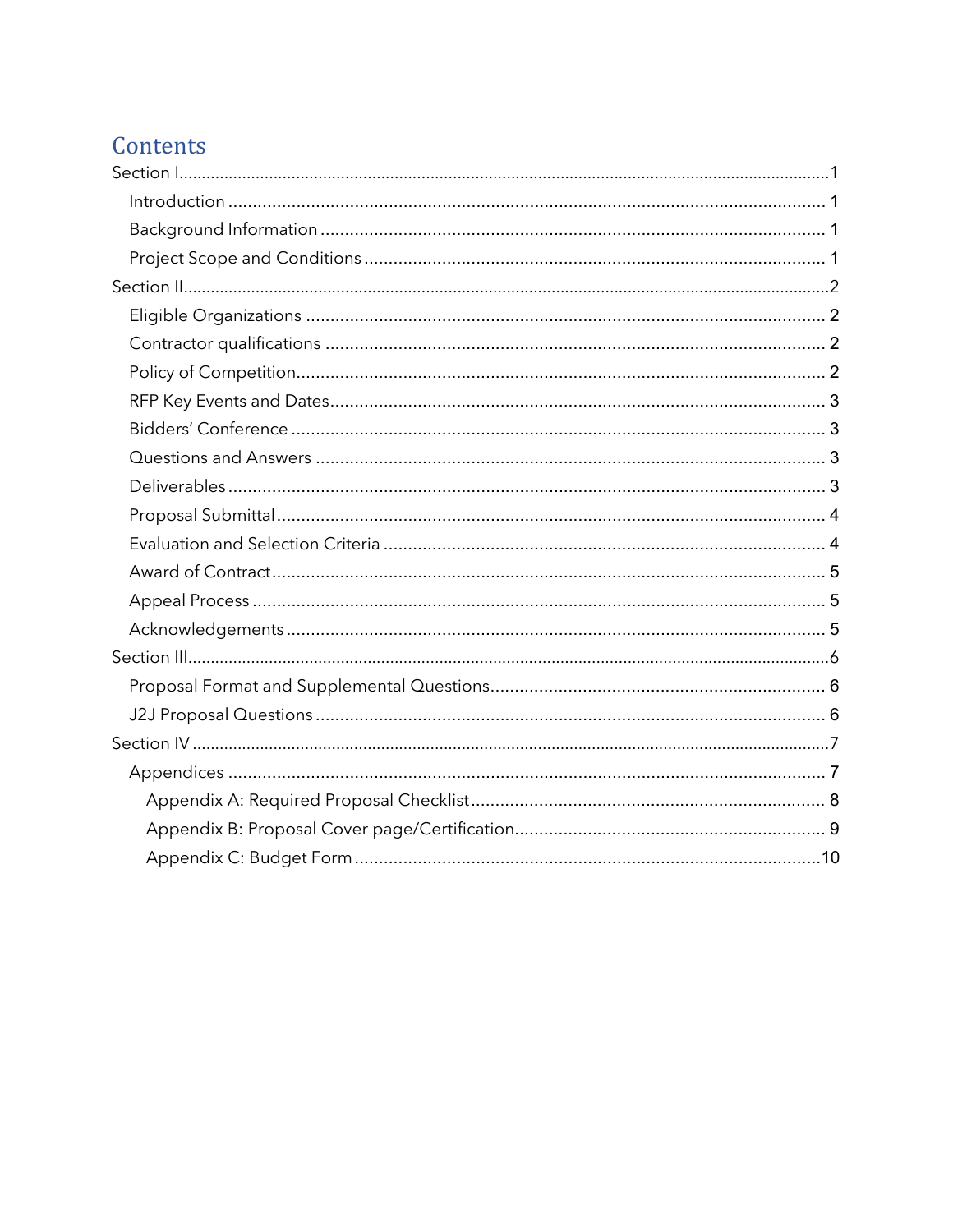## **Section I**

#### <span id="page-2-0"></span>**Introduction**

Pacific Mountain Workforce Development Council (PacMtn) issues this Request for Proposals (RFP) to solicit qualified contractors with the expertise and capacity to launch and coordinate the Journey2Jobs (J2J) program. J2J is an innovative pilot program connecting Olympia's unhoused residents with career development, employment, and training opportunities. PacMtn seeks proposals from both individuals and organizations with experience in project management, career coaching and mentoring, knowledge of the public workforce development and homeless services systems, skills in partner and stakeholder engagement, and a passion for improving the lives of Olympia's unhoused residents while expanding the City's talent pool.

#### <span id="page-2-1"></span>**Background Information**

PacMtn is a Washington State 501 (c) (3) nonprofit corporation. The administrative offices are located at Thurston County WorkSource, located at 1570 Irving St SW, Tumwater, WA 98512. Additional information on PacMtn is available on our website at [http://www.pacmtn.org/our](http://www.pacmtn.org/our-mission/)[mission/.](http://www.pacmtn.org/our-mission/)

#### <span id="page-2-2"></span>**Project Scope and Conditions**

The J2J program builds on the City of Olympia's [One Community Plan](https://www.olympiawa.gov/community/housing___homelessness/index.php#:%7E:text=Olympia) to respond to homelessness and supports the Economic Development Department's COVID recovery and reset efforts. It is designed to inspire hope, offer real opportunities for work experience and skill gains, and demonstrate the benefits of reengaging our unhoused residents in the world of work. The program will help residents of Olympia's temporary emergency housing (tiny house) communities gain skills and experience that lead to self-sufficiency.

The Contractor will facilitate the launch of the J2J program in early 2022 to provide meaningful and tailored work, employment, and training opportunities to interested unhoused residents. The Service Coordinator will have direct oversight of three Peer Workforce Liaisons who will implement the client-centered program model by building relationships with, assessing, and engaging unhoused residents in J2J. The Peer Workforce Liaisons will identify preparatory work-based learning placements and experiences. J2J participants will have access to an array of employment preparatory services and activities, including work readiness and job search workshops, paid work experiences, micro-enterprise support, vocational training, supportive services, and job referrals. Peer learning and support cohorts will also be created to ensure maximum J2J participant support and success.

The Service Coordinator will be responsible for a wide range of activities to ensure that the program is successful, from hiring and mentoring Peer Workforce Liaisons to modeling how to deliver career development services, to developing relationships with the contracted shelter, homeless services, and housing providers, to publicizing the program. J2J will center the experience of those who are recently unhoused or facing housing insecurity. The Service Coordinator must understand the clients' experiences and embody compassion and respect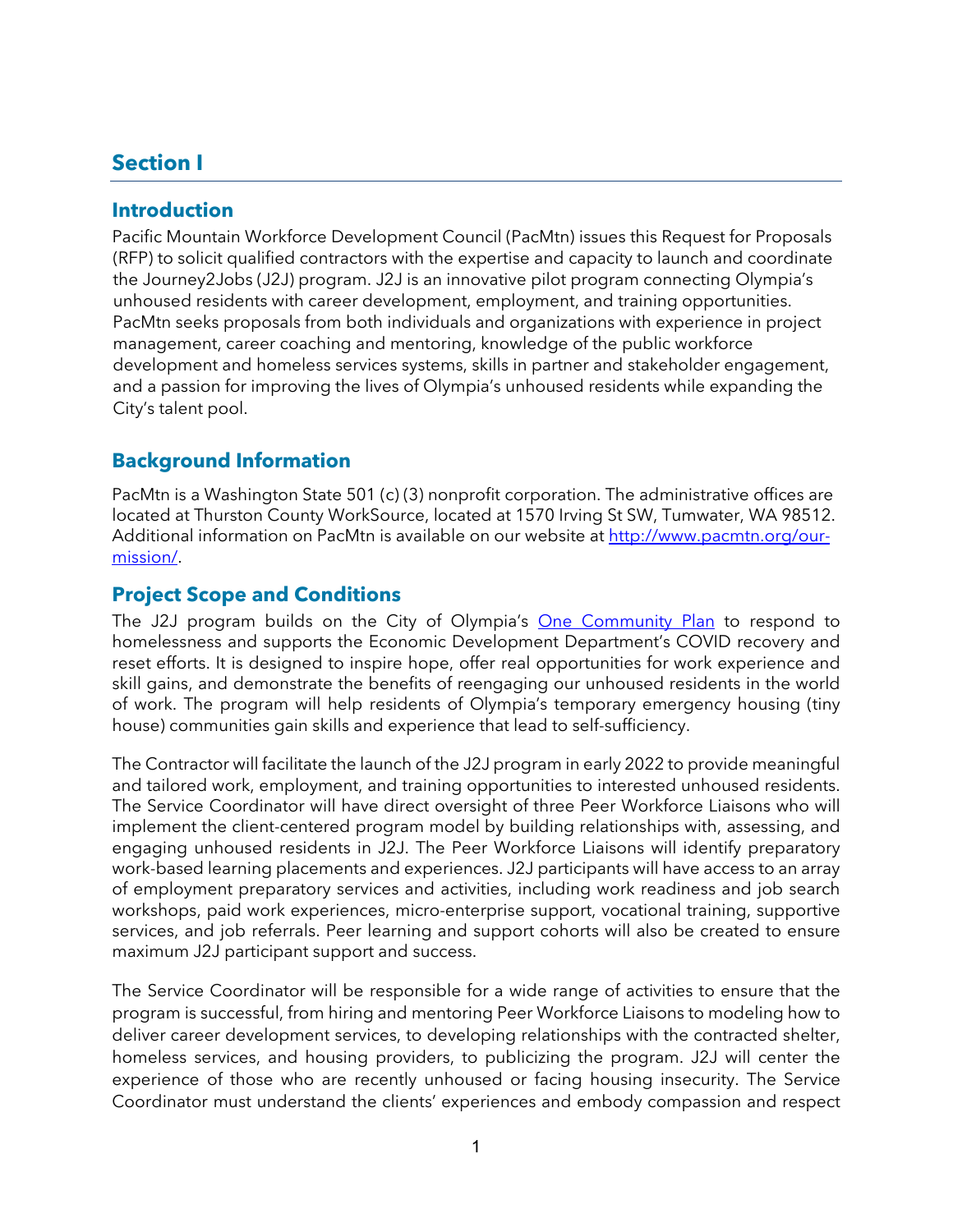for Olympia's unhoused residents. Proposals from individuals with lived experience with these circumstances will be prioritized.

# <span id="page-3-0"></span>**Section II**

# <span id="page-3-1"></span>**Eligible Organizations**

Organizations eligible to submit proposals may fall within any of the following categories:

- Governmental agencies
- Private non-profit organizations
- Private for-profit businesses
- Educational entities
- Individuals

# <span id="page-3-2"></span>**Contractor qualifications**

- 4+ years of experience in career or workforce development frontline service delivery and program management.
- 2+ years of experience with homeless-serving organizations preferred.
- Knowledge of cohort program models and peer counseling approaches.
- Experience mentoring, teaching, or supervising others to ensure the desired outcome.
- Familiarity with case management models, client and project management, and outcome reporting systems.
- Experience tracking and effectively communicating project updates and data trends to diverse stakeholders verbally and in writing.
- Knowledge of experiences and challenges faced by unhoused individuals.
- Compassion and respect for unhoused residents and passion for bringing all individuals' talents into the workforce.
- Lived experience in housing insecurity a plus.

#### <span id="page-3-3"></span>**Policy of Competition**

The Pacific Mountain Workforce Development Council conducts all procurement transactions in a manner providing full and open competition. The RFP identifies all evaluation factors and their relative importance. All responses will be honored to the maximum extent practical. Technical, financial, and organizational evaluations will be made of all proposals received found to be responsive to the RFP.

The Pacific Mountain Workforce Development Council will carry out the procurement review responsibilities with complete impartiality and without preferential treatment to any response.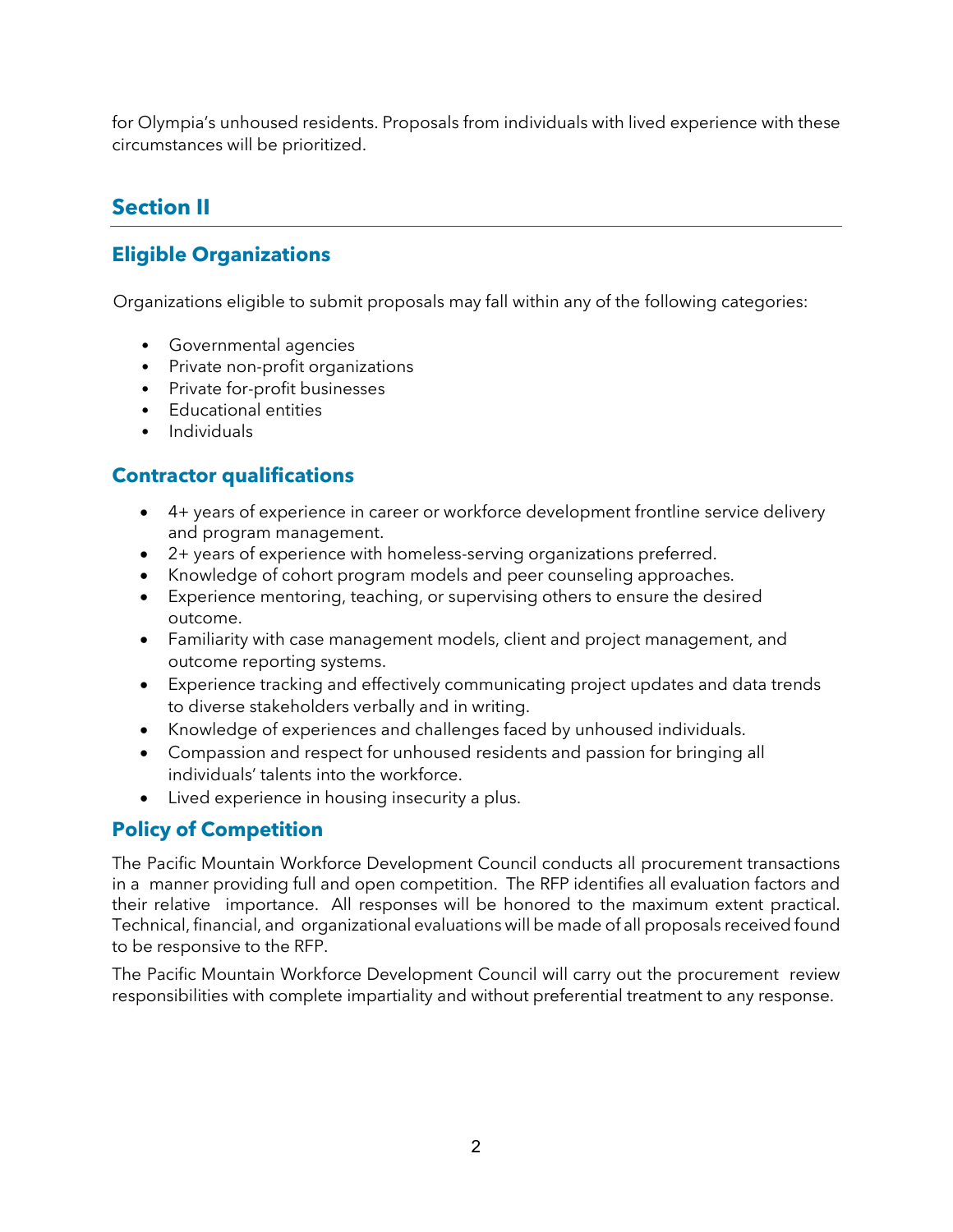#### <span id="page-4-0"></span>**RFP Key Events and Dates**

| Proposal Requests Issued                                   | December 20, 2021 |  |
|------------------------------------------------------------|-------------------|--|
| <b>Bidders Conference</b>                                  | January 10, 2022  |  |
| Deadline for Receipt of Questions, 5:00 PM (Pacific Time)  | January 14, 2022  |  |
| Deadline for Receipt of Proposals, 12:00 PM (Pacific Time) | January 21, 2022  |  |
| Formal Review Process of Proposals Begins                  | January 24, 2022  |  |
| Interviews scheduled (if necessary)                        |                   |  |
| Successful Bidder(s) Posted on Website                     | No later than     |  |
|                                                            | January 31, 2022  |  |
| Contract and Budget Negotiations Begin                     | February 7, 2022  |  |
| <b>Contract and Budget Negotiations End</b>                | February 10, 2022 |  |
| <b>Contract Start Date</b>                                 | February 14, 2022 |  |

#### <span id="page-4-1"></span>**Bidders' Conference**

A virtual bidders' conference will be held as follows; potential bidders are highly encouraged to attend:

**Date:** January 10th, 2022, **Time:** 1:00-3:00PM PST **Location**: Zoom:

<span id="page-4-2"></span>https://pacmtn-org.zoom.us/j/81474794316?pwd=RWlQckFadlZvcTZabHNMSjNCeFE0Zz09

#### **Questions and Answers**

Questions regarding this RFP can be sent to the email address: [contracts@pacmtn.org.](mailto:contracts@pacmtn.org) Please specify this RFP by its title when submitting questions. Questions and the answers will be posted on our website so every Bidder can review. Questions will be accepted through January 14th, 2022, at 5:00 p.m. Written responses to questions will be posted on [www.pacmtn.org](http://www.pacmtn.org/) no later than January  $18<sup>th</sup>$ , 2022, at 5:00 p.m. PT.

#### <span id="page-4-3"></span>**Deliverables**

By the end of the 18-month project period of performance (August 2023), the Service Delivery Coordinator will have ensured that at least:

• 60 of Olympia's unhoused residents were informed about the available workforce, education, and training opportunities through J2J and other local programs.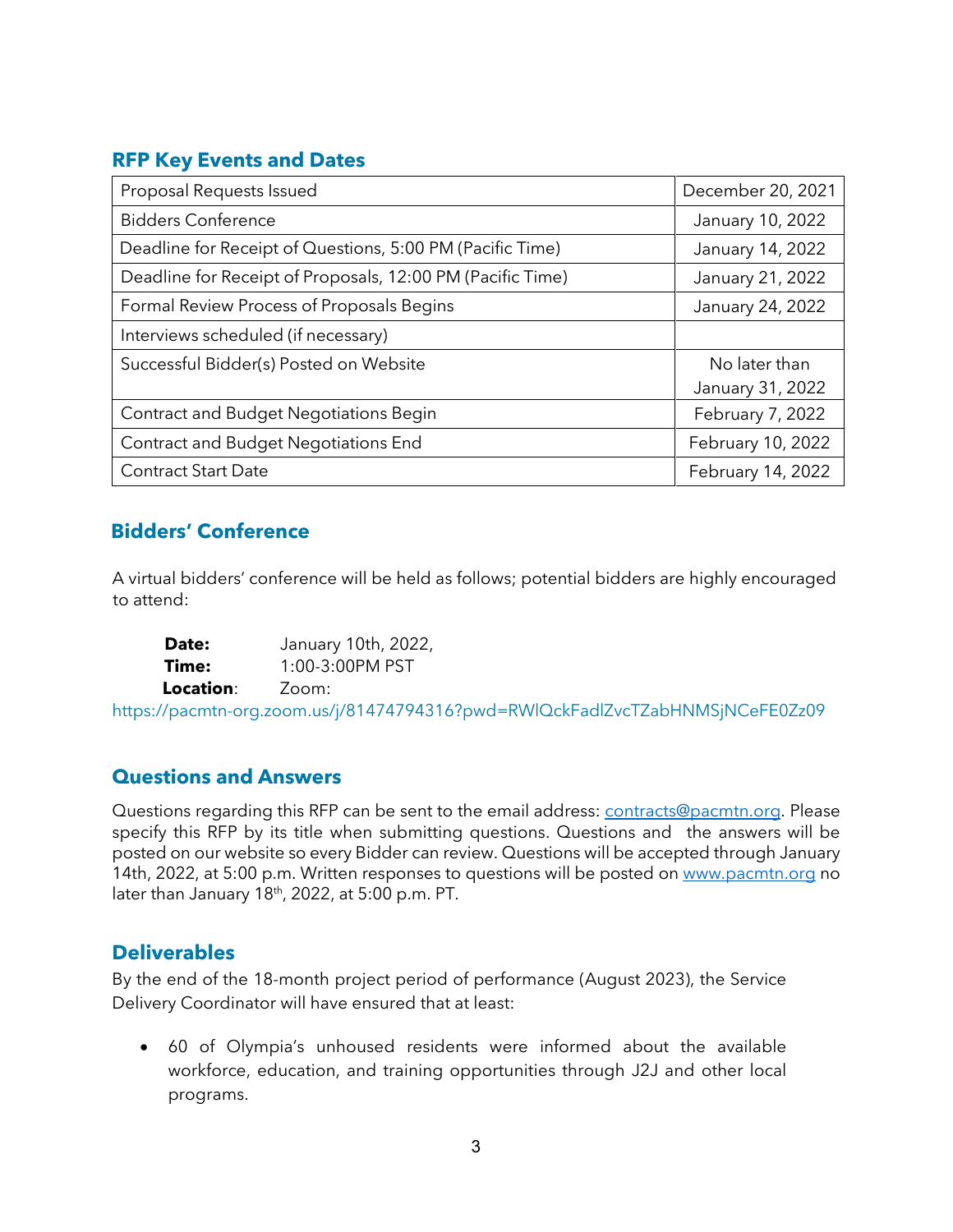- 40 tailored service plans were created with the J2J focus population based on each unhoused residents' assessment results on work-related needs, wants, and challenges.
- 40 unhoused residents of Olympia engaged in work experience, training, or received other work-related services as outlined in service plans
- 3 *Peer Workforce Liaisons* were hired, onboarded, mentored, and embedded with shelter, homeless services, and housing providers to connect unhoused adults (18+ years) and youth (16-21 years) to J2J and other workforce development services
- 20 unhoused residents were referred to supportive service providers to ensure sufficient scaffolding for vocational success.
- 10 unhoused residents began full-time, part-time, or entrepreneurial work that generated income.
- 10 J2J unhoused residents began transitioning into stable housing due to participation in the J2J.
- A robust J2J Steering Committee was formed, met regularly, and assisted with ongoing program refinements.

# <span id="page-5-0"></span>**Proposal Submittal**

To be considered for review, proposals must follow the instructions in this RFP, provide the information required in the Response Package and include all of the required attachments (signed and dated) by your organization's authorized representative.

Submitted by electronic mail to [contracts@pacmtn.org](mailto:contracts@pacmtn.org) with the following subject line :"**J2J RFP**", and include:

- A. Required Proposal Checklist
- B. Proposal cover page & certification (form attached)
- C. Response to requested information in Section III using the prescribedformat
- D. Budget response and budget template

#### <span id="page-5-1"></span>**Evaluation and Selection Criteria**

Proposals will be evaluated based on the following criteria:

| Response to Proposal Questions                  | 60% |
|-------------------------------------------------|-----|
| Contractor's Relative History and<br>Background | 30% |
| Cost-Effectiveness                              | 1በ% |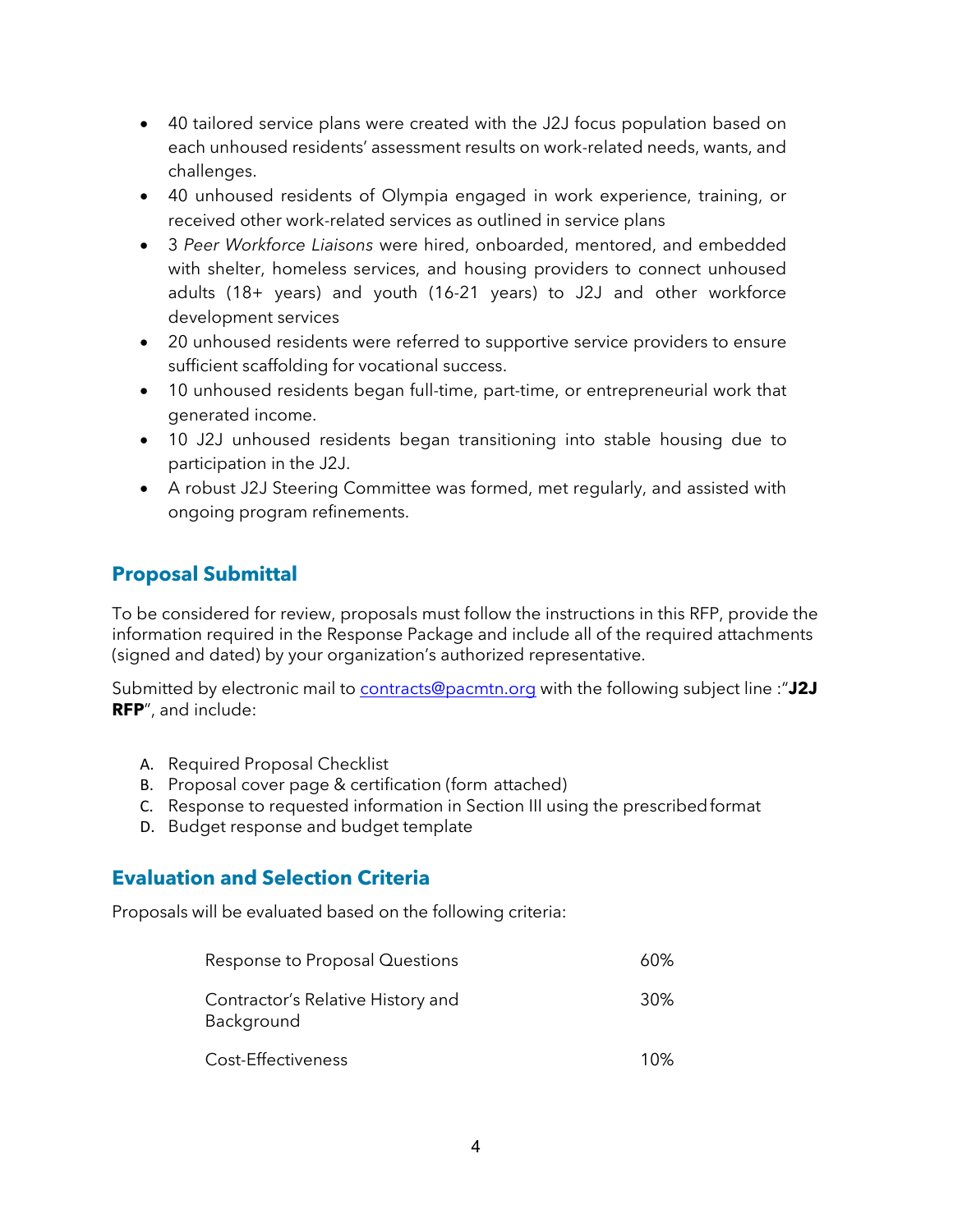## <span id="page-6-0"></span>**Award of Contract**

Submittal of a successful proposal(s) does not constitute a contract with PacMtn. The contract award will not be final until PacMtn and the successful proposer have executed a mutually satisfactory contractual agreement.

## <span id="page-6-1"></span>**Appeal Process**

Any appeal of the final vendor(s) selected must state the basis of the appeal. Appeals can be sent in writing within seven (7) calendar days after the publication of the successful vendor(s) to:

William Westmoreland, CEO Pacific Mountain Workforce Development Council 1570 Irving St SW Tumwater, WA 98512 [contracts@PacMtn.org](mailto:contracts@PacMtn.org)

It is the responsibility of proposers to check for the publication of successful bidders at the following website: [www.pacmtn.org.](http://www.pacmtn.org/)

#### <span id="page-6-2"></span>**Acknowledgements**

- 1. This Request for Proposals is not in itself an offer of work, it does not commit the Pacific Mountain Workforce Development Council to fund any proposals submitted, nor is it liable for any costs incurred in the preparation or research of proposals.
- 2. PacMtn will select the proposal which is most qualified to provide the services which will achieve the overall objectives of this Proposal Request.
- 3. PacMtn reserves the right to make such investigation as it deems necessary to determine the ability of proposers to furnish the required services, and proposers shall furnish all such information for this purpose as PacMtn may request.
- 4. PacMtn reserves the right to reject any proposals for failure to meet the requirements contained herein, to waive any technicalities, and to select the proposal which, in PacMtn's sole judgment, best meets the project requirements.
- 5. PacMtn reserves the right to reject, or to seek modifications of any proposal offered if in PacMtn's sole discretion the proposal does not meet the overall RFP objectives.
- 6. PacMtn reserves the right to offer an award to the next highest rated proposal if a contract cannot be successfully negotiated, or to renegotiate or reissue an RFP should an appeal for non-award be upheld.
- 7. Any funding awarded will be subject to the availability of funding granted to the Pacific Mountain Workforce Development Council. Should the availability of such funding decrease before or following any award to a contractor, the award will be revised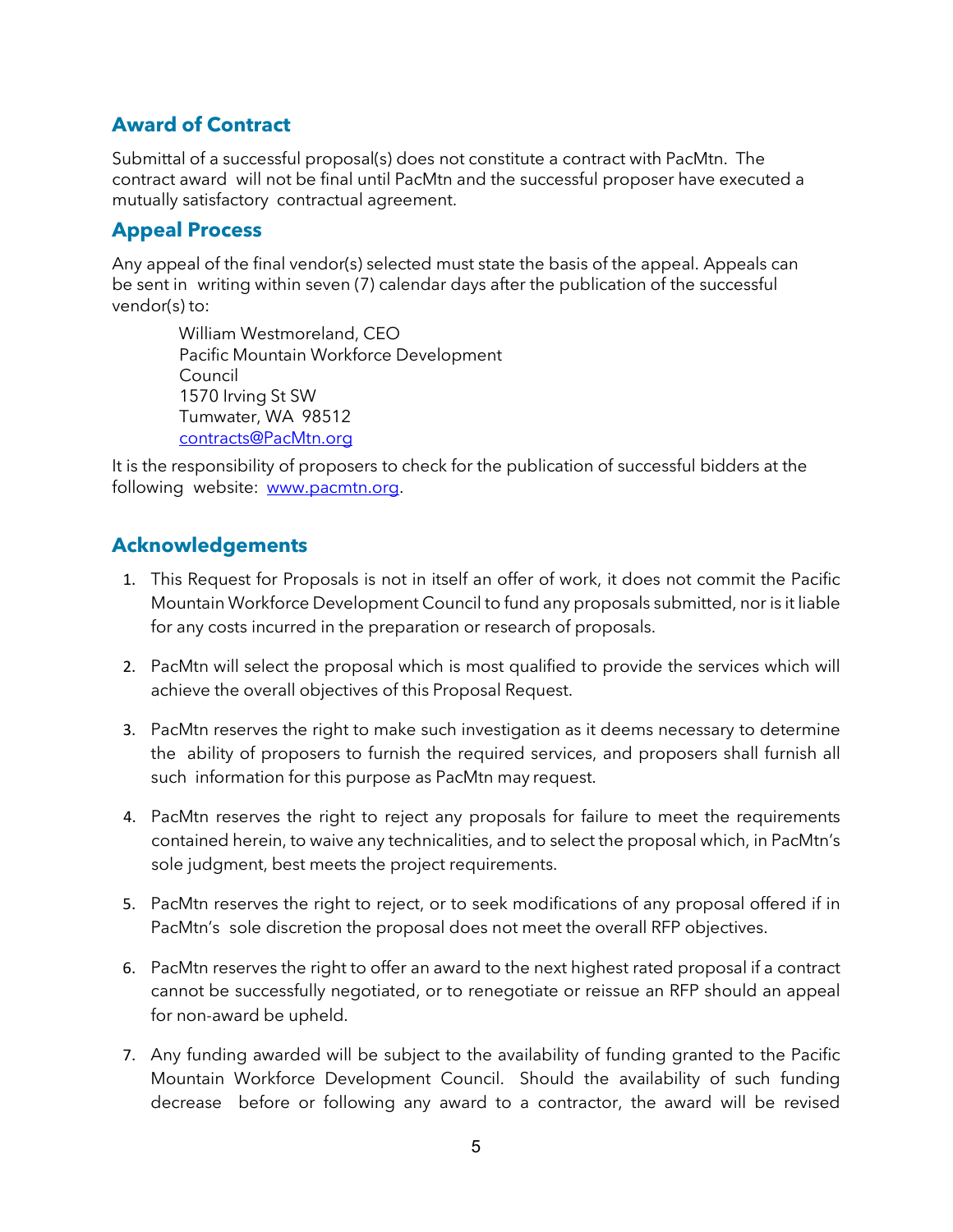accordingly. In addition, if awarded, the contractor must be willing to alter program design based on subsequent direction by PacMtn.

8. Proposals that are not funded will not be returned.

# <span id="page-7-0"></span>**Section III**

#### <span id="page-7-1"></span>**Proposal Format and Supplemental Questions**

Your responses to the inquiries below should be submitted electronically with the following format restrictions:

- 8 1/2" X 11" page size with 1" margins
- 12-point Arial or Calibri font
- Double spaced (itemized bid information may be single spaced)

The following information shall be required in the proposal request submittal:

- A. Proposal cover page & certification (form attached)
- B. Response to the nine Proposal Questions below: Answers to the below questions should not exceed seven pages in total.
- C. Pricing: The estimated award is \$100,000. PacMtn will accept proposals from both individuals and organizations. PacMtn will provide technical assistance to interested organizations to explore immediately available local resources to support the J2J effort. Bidders must provide a high-level summation of estimated pricing on a per hour, per person, or lump sum per contract basis, or any combination thereof, to implement and manage the deliverables. No more than 1 page and the attached budget template C.
- D. References: Contact information for three references from work performed in the last three years. Please include the scope of work, contract dates, contract amount, contact person, telephone number, and email address.

#### <span id="page-7-2"></span>**J2J Proposal Questions**

- 1. Briefly describe your experience with and any training in the public workforce development system, issues and services for unhoused residents, project coordination, stakeholder engagement, and mentoring or supervising.
- 2. What experience do you have with projects with similar elements? Please attach at least 2 demonstrations of similar work you have performed.
- 3. Describe the steps, actions, and work products you will develop and rely upon to meet the deliverables described above.
- 4. What do you think will be the most significant challenge with the above deliverables? How will you meet and overcome that challenge?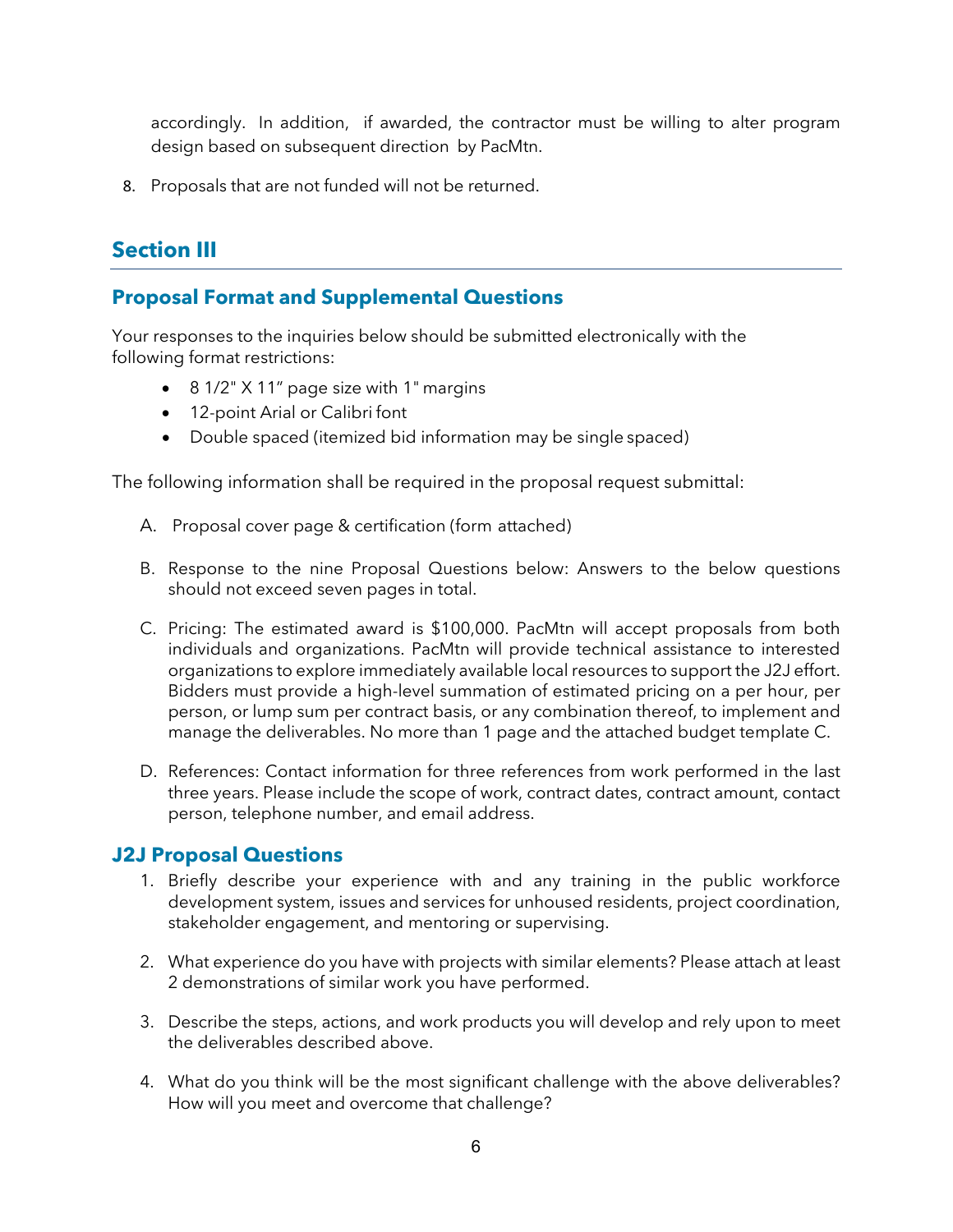- 5. What will you need from PacMtn to be successful in this role?
- 6. Provide an example of a time you were responsible for implementing a novel project.
- 7. Describe your experience with and/or philosophy regarding the following:
	- a. Measuring client satisfaction and implementing changes, as necessary.
	- b. Working with unhoused populations.
	- c. Fostering collaboration with contracted and other community partners.
- 8. Provide an assurance that your entity has the willingness and ability to operate in an ambiguous environment and address complex partnership issues with all parties involved should such arise.
- 9. Please add any additional comment you think helps the review committee understand your strengths and qualifications to provide these services.

# <span id="page-8-0"></span>**Section IV**

#### <span id="page-8-1"></span>**Appendices**

Appendix A: Check list

Appendix B: Cover Sheet/Certification

Appendix C: Budget Form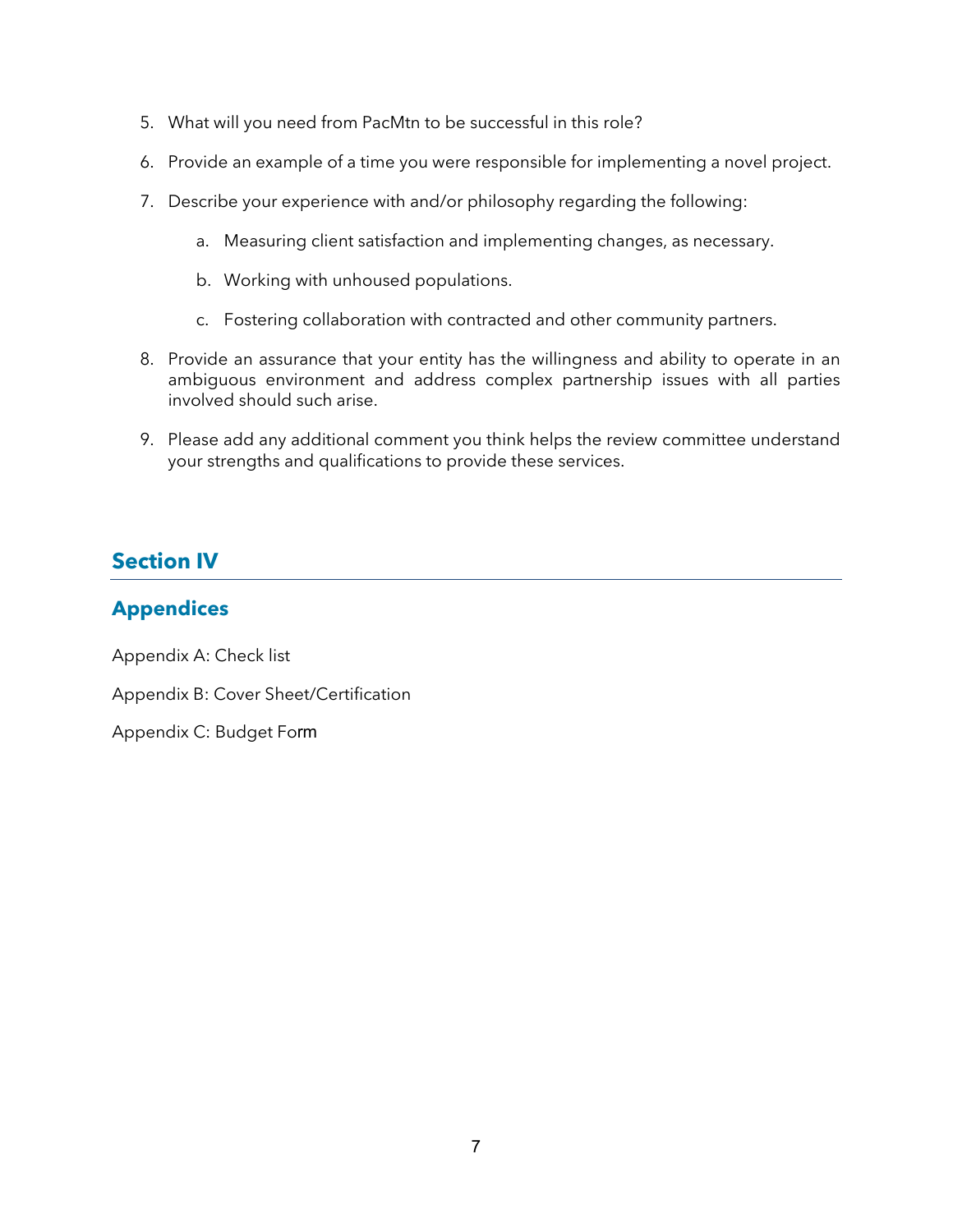# <span id="page-9-0"></span>**Appendix A: Required Proposal Checklist**

- Cover Sheet/Certification
- Program Specific Responses (not to exceed 7 pages single-spaced)
- Budget Narrative (not to exceed 1 page) and budget form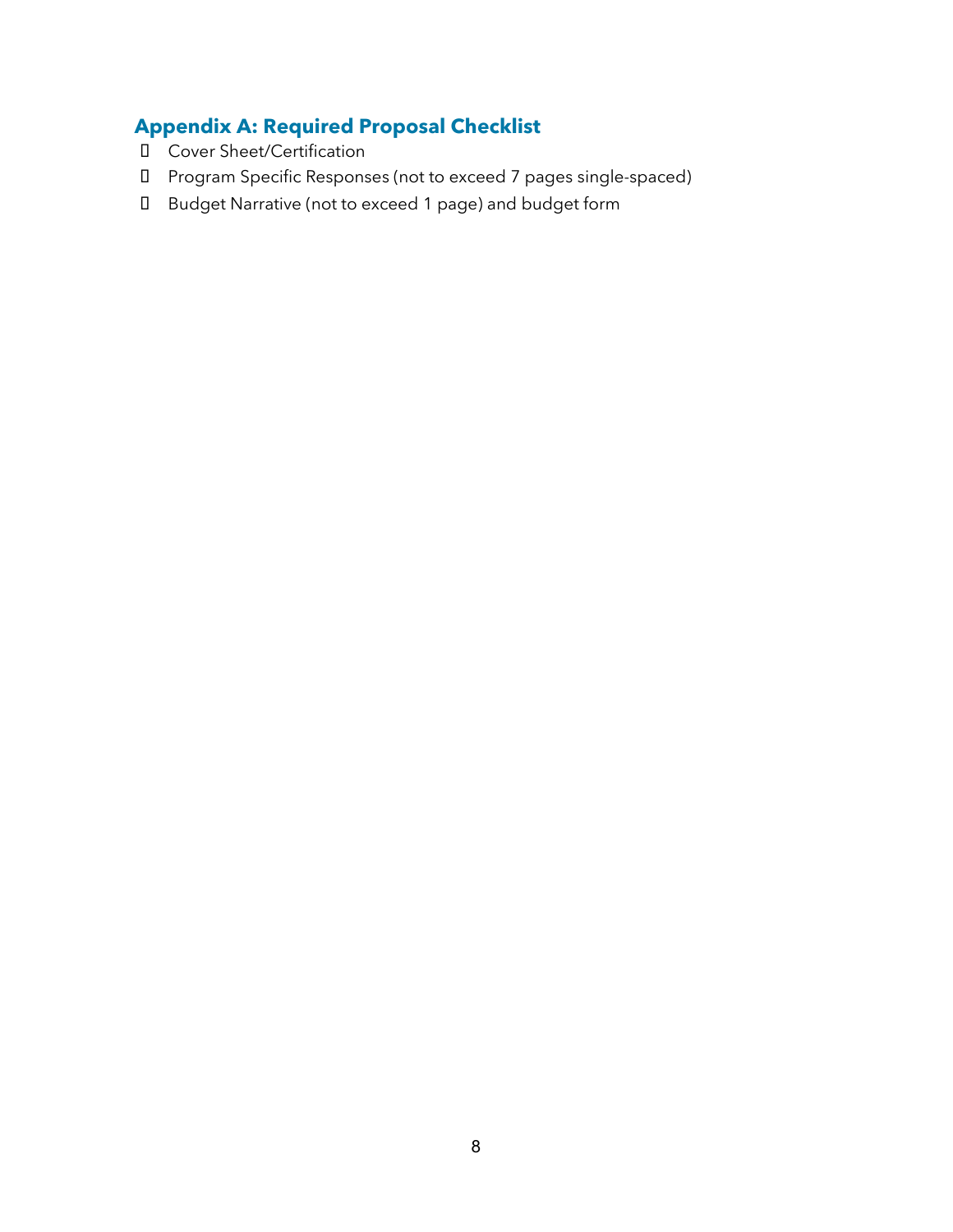# <span id="page-10-0"></span>**Appendix B: Proposal Cover page/Certification**

|                      | Proposer Organization                                                                                                                                                                                                                                                                                                                                                                                                      |                      |          |  |
|----------------------|----------------------------------------------------------------------------------------------------------------------------------------------------------------------------------------------------------------------------------------------------------------------------------------------------------------------------------------------------------------------------------------------------------------------------|----------------------|----------|--|
|                      | <b>Street Address</b>                                                                                                                                                                                                                                                                                                                                                                                                      |                      |          |  |
|                      | <b>Mailing Address</b>                                                                                                                                                                                                                                                                                                                                                                                                     |                      |          |  |
|                      | City                                                                                                                                                                                                                                                                                                                                                                                                                       | State                | Zip Code |  |
| <b>Certification</b> |                                                                                                                                                                                                                                                                                                                                                                                                                            |                      |          |  |
|                      |                                                                                                                                                                                                                                                                                                                                                                                                                            | <b>CERTIFICATION</b> |          |  |
|                      | acknowledge that I have read and understand the requirements of the RFP and<br>am prepared to implement services as specified in this proposal. I certify that the<br>proposed program services have been designed in compliance with the RFP<br>requirements and WIOA regulations. I also certify that I am authorized to sign this<br>proposal. This proposal is firm for a period of at least ninety (90) days from the |                      |          |  |
|                      | deadline for RFP submission.<br>I affirm that no employee and/or PacMtn Council Member or officer of any                                                                                                                                                                                                                                                                                                                   |                      |          |  |
|                      | governmental agency has any financial or other interest in this organization.                                                                                                                                                                                                                                                                                                                                              |                      |          |  |
|                      |                                                                                                                                                                                                                                                                                                                                                                                                                            | _Title_              |          |  |
|                      |                                                                                                                                                                                                                                                                                                                                                                                                                            |                      |          |  |
|                      |                                                                                                                                                                                                                                                                                                                                                                                                                            |                      |          |  |
|                      |                                                                                                                                                                                                                                                                                                                                                                                                                            |                      |          |  |
| Name_                |                                                                                                                                                                                                                                                                                                                                                                                                                            |                      |          |  |